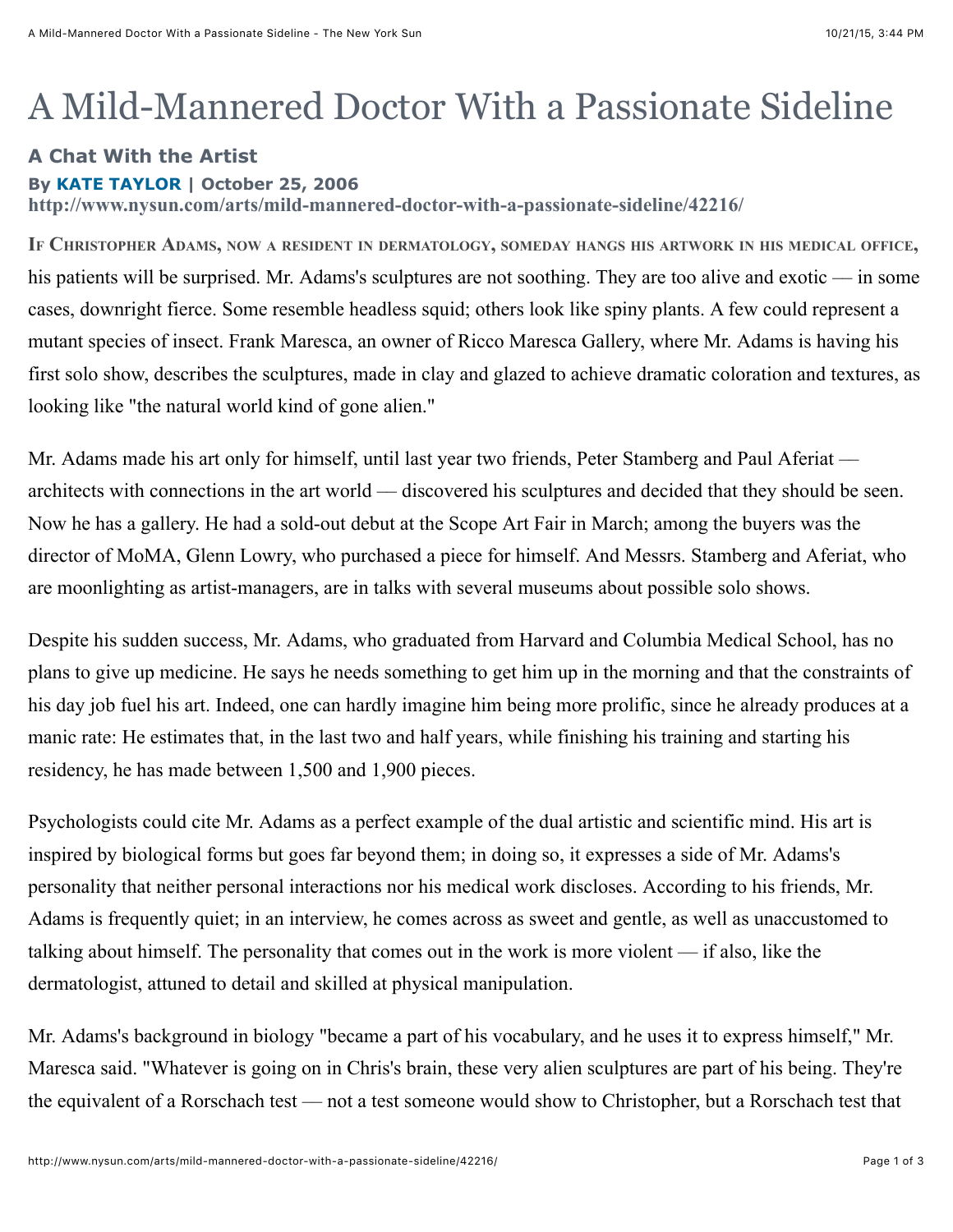## came out of his head."

Mr. Adams describes his background as "plants, bugs, and fish." One of the thrills of his childhood, he said, was to be driven into Cambridge to the Museum of Comparative Zoology at Harvard, where he studied the glass flowers and stuffed animals. He chose to go to Harvard, he said, in part because of its huge collection of dead fish.

The evolutionary chain that led to Mr. Adams's current work began several years ago with a foray into making ceramic planters for his many plants. (He says he "obsessively mail orders" succulents –– aloe, cactuses, gasteria, and haworthia –– from nurseries in Arizona.) "The initial ones were pretty much a flower pot with tentacles on it that held it on the ground –– sort of like if you took a squid, turned it upside down, jiggled it, and froze it," he said. He gave them as gifts, but they turned out not to be very practical. "They were very unstable and fragile," he said. "Inevitable they fell off windowsills. Apparently cats liked to attack them as well."

After turning the pots around so that they hung on the wall, he decided that they had an aesthetic life of their own, and so ditched both the plants and functionality. During the last two years, he has refined the form, arriving at an arbitrary two-tiered structure with 18 appendages, within which he achieves incredible diversity by varying the size and shape and color of the appendages.

"The analogy I think of is with a concept in nature called adaptive radiation," Mr. Adams explained. "There's a certain group of fishes [called African cichlids] in the Rift lakes of Africa. Pretty much nothing was living there until one of these things got there, and from this one ancestral, prototypical species you now have this immense array of hundreds or thousands of different species. They have different colors and different trophic behaviors and different mating behaviors, but they all look pretty much the same — they all hearken back to the ancestor."

His sculptures invoke other biological concepts, as well. Some are almost camouflaged, while others are large and brightly colored, as in species where sexual selection favors large, brightly-colored individuals. Some are pure white, "like organisms that disappeared into caves and over time lost their pigment," Mr. Adams explained, "so you have stark white salamanders and crayfish and crickets."

Mr. Adams also achieves unusual effects with his materials. He stretches the clay into unbelievably long tendrils, twists it into corkscrews, and flattens it into leaves that seem like they'll break at the slightest touch. He uses combinations of glazes that bubble or crack –– fatal flaws in pots or dishes meant for functional use, but effects that he deliberately seeks.